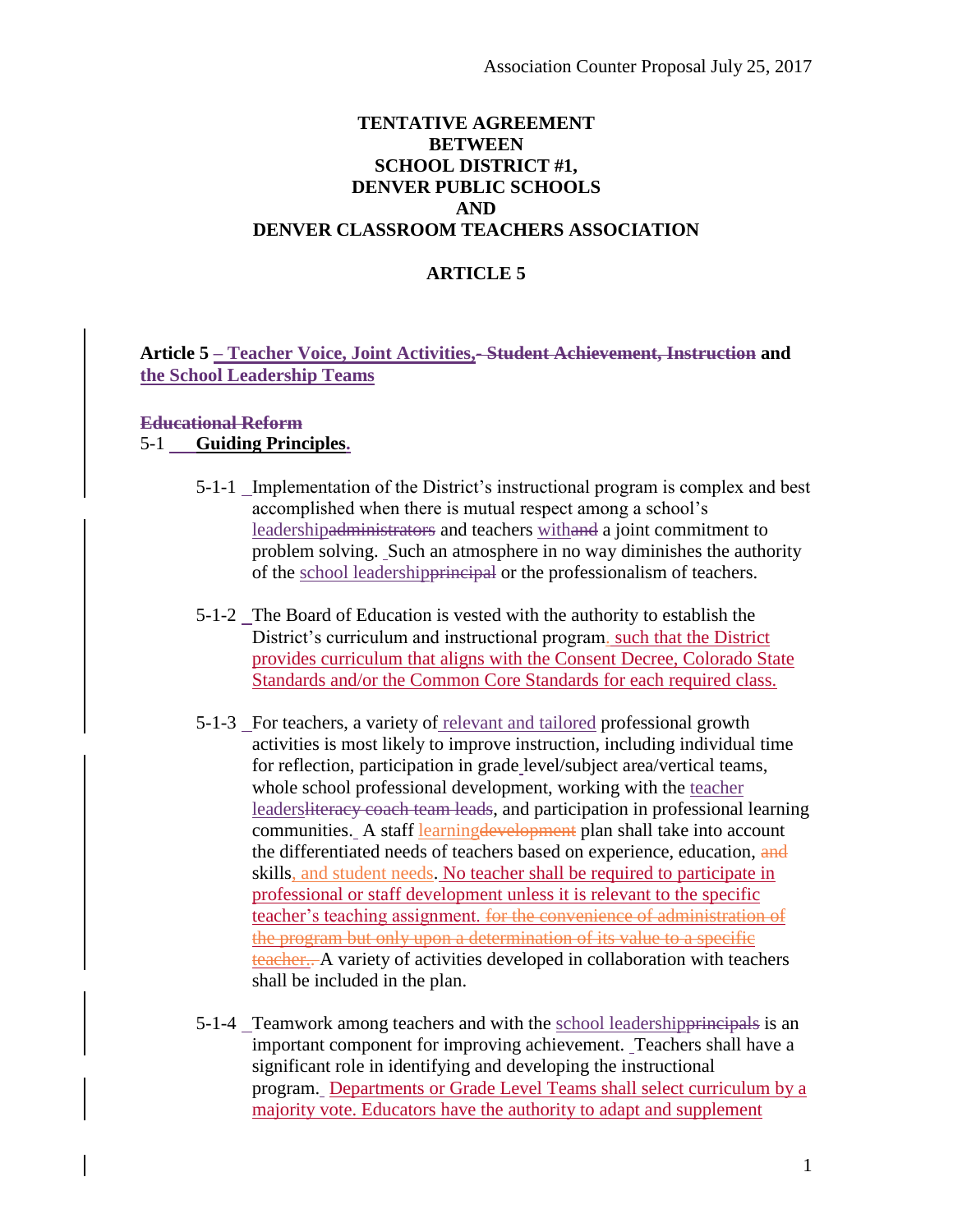curriculum based on their professional discretion in alignment with Colorado State Standards and/or Common Core State Standards.

5-1-5 A positive school climate is also an important component of improving student achievement. Principals will work collaboratively with teachers, parents, and community members, including SSPs to create a healthy school climate

5-1-65 The District and the Association recognize their collective responsibility to promote positive change in the District. The District and the Association agree that there are huge challenges to address in order to meet our Denver Plan 2020 goalsPrincipals will work collaboratively and that we are better able to address those challenges when there is a positive and effective collaboration betweenin a non-punitive manner with teachers, and SSPs, to create a healthy school leadership and the District.climate.

# 5-2 **Teacher Committees.**

5-2-1 The Superintendent or designee(s) and the Association may mutually agree to form teacher committees to address issues of significance that impact teachers' salaries, wages, hours, and conditions of employment.

5-2-2 The following committees have been formed to work toward that end:

- Agreement Review Committee Articles 6, 7, and 11.
- Advisory District Personnel Performance Evaluation Council Article 10
- $\bullet$  Interim Negotiations Article 6
- Benefits Board Article 30
- Instructional Issues Council Article  $5\overline{.}$
- Collaborative School Committees
- Personnel Committees Article 13
- School Leadership Teams Article 8
- Any additional committees may be formed as needed.

# 5-3 **Instructional Issues Council.**

5-32-1 The District and the Association shall establish a District-wide Instructional Issues Council (the Council) to collaborate, review, and problem solve through an open and honest dialogue, in order to make recommendations by consensus, where appropriate, regarding the planning, implementation and ongoing improvement of the District's existing and proposed curriculum, instructional programs, and assessment tools, including professional development. The Council shall be cochaired by a teacher, appointed by the Association President, and a designee of the Superintendent.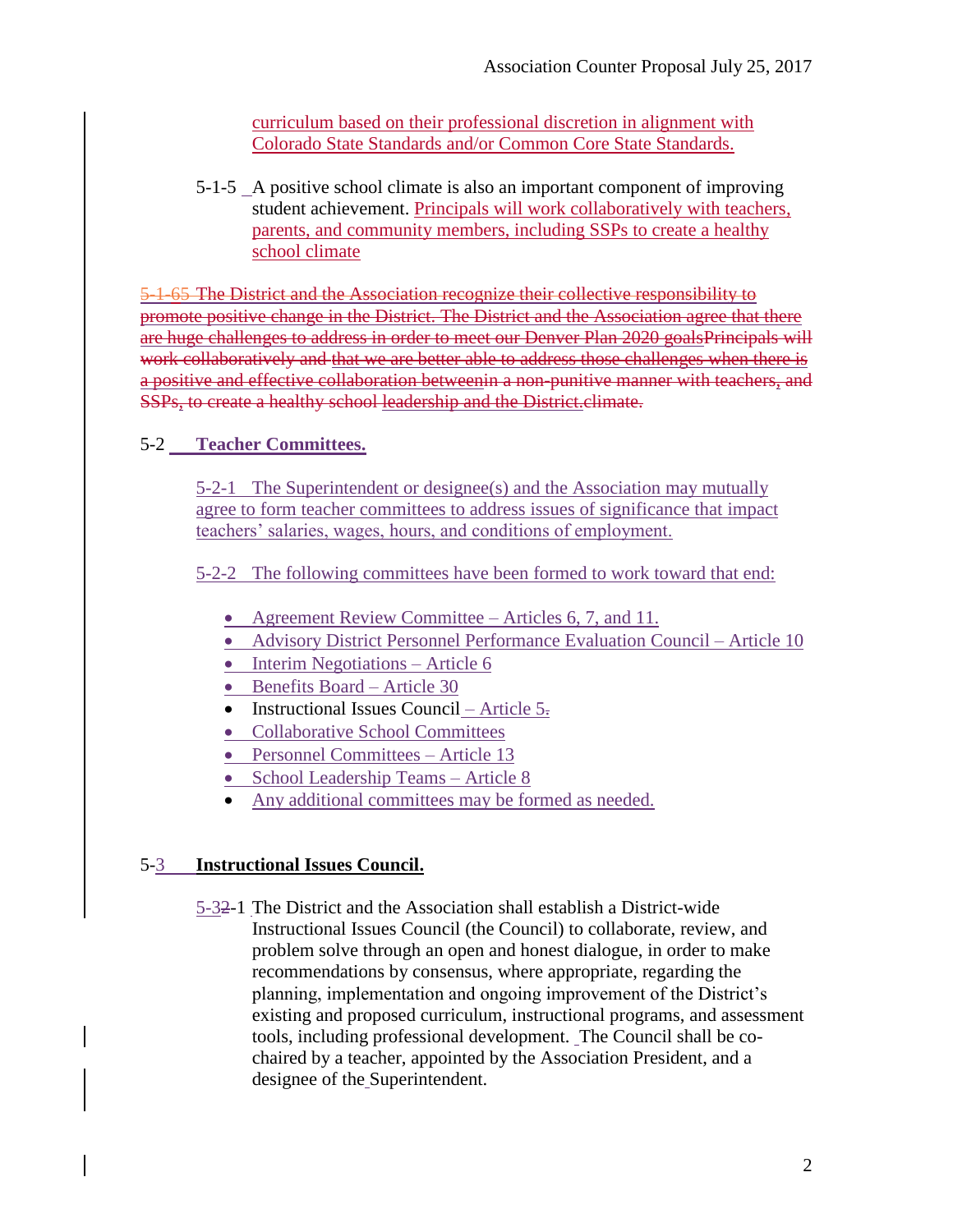5-3-2  $-2$ -Impact on Student Achievement and Teacher Time.

When considering a recommended course of action, the Council will consider the impact of the proposed initiative on the:

- Estimated potential for improving student achievement; and
- Teachers' time to teach and work week.

5-2-3-3 The Council shall operate based on the guidelines below:

a. The Council shall have a facilitator, if a source of funding other than the District or Association can be identified.

### be. The facilitator and co-chairs shall

focus on District-level issues and shall jointly develop the agenda. b. The co-chairs shall meet monthly with the Superintendent and **Association** 

President to report on the Council's activities and progress. e. The Council shall be composed of a minimumthe Chief Academic Officer (CAO) or successor position, the Association President (or designee) and12 other members, inclusive of 3 and a maximum of the co-chairs: 6 teachers/-SSPs appointed by the Association President and a minimum of 3 and maximum of 6 designees appointed by the Superintendent.

e. from members of the Instructional Superintendent Advisory Committees.

d. The Council shall meet when there is a District-wide issue that is necessary for the Council's discussion and review. The co-chairs for the Association and the District shall provide noticea joint report to the Deputy Superintendent and the DCTA president when the Board of Education and the DCTA Board of Directors at least annually.

e. The Council would like to convene and on what topic(s). After convening, the Council shall determine by consensus how frequently and how long the group needs to shall meet in order to address the issue(s) presented.

f. a minimum of once a month, but may meet more often if mutually agreed upon. **f.** Participation on the Council shall take place during be accommodated by a combination of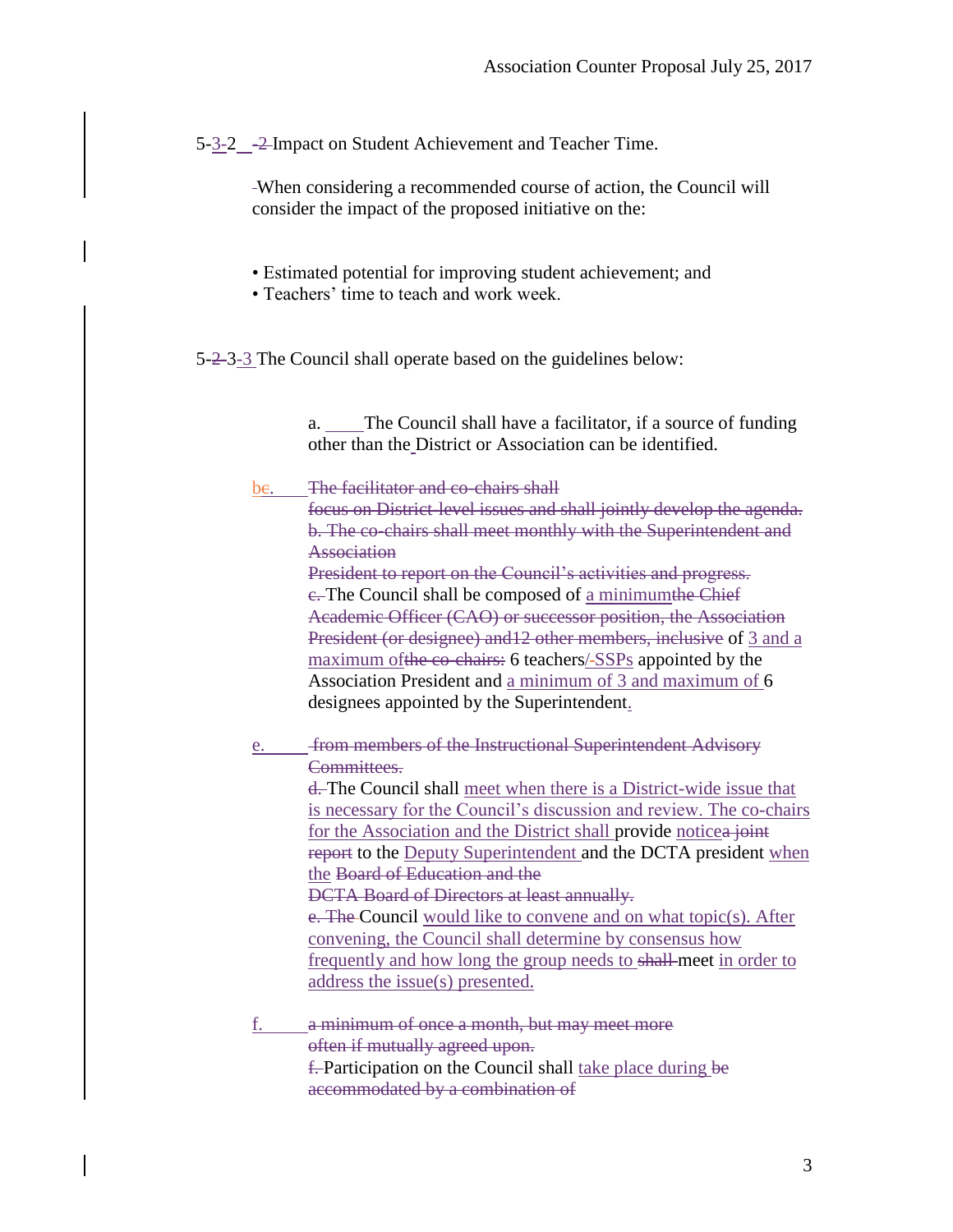release time, provided by the District, and voluntary time outside of the teacher work day. compensated at the extra duty rate. This time shall be compensated at the extra duty rate.

g. After coming to consensus on a recommendation, the Council will meet with the Deputy Superintendent and DCTA President in order to share any recommendations.

5-4 **Access to** 5-2-4 In the event the Council identifies an area of particular concern requiring more time and additional teacher input, the co-chairs shall notify the Superintendent and Association President of the need for a taskforce to examine the issue and make recommendations to the Superintendent and Association President for redress of the issue. The Superintendent and Association President, within one month of notification from the Council shall agree on the makeup of the taskforce and commission its work.

#### 5-3 **Instructional Superintendents:**Superintendent Advisory Committee.

5-3-1 Each Instructional Superintendents will strive to get input from Superintendent Network shall establish an Instructional Program Implementation Advisory Committee (the Advisory Committee), whose purpose shall be to provide a forum for administrators and teachers and SSPs on issues relevant to their assigned schools such as the to address issues related to implementation of the District's instructional program at one or more schools in the network. In addition, the Advisory Committee shall address implementation of best instructional practices at area network schools, school climate, and/or strategies for increasing enrollment, articulation among schools and professional development. For example, Instructional Superintendents can get this input by meeting with schools' Instructional Leadership Teams and/or SLTs, in the area. The Advisory Committee shall not address personnel issues.

5-3-2 The Advisory Committee shall be comprised of at least six (6) four (4) administrators, appointed by joining facultythe instructional superintendent, and six (6) four (4) teachers/SSPs appointed by the Association President. The Instructional Superintendent and Association President shall each appoint three (3) teachers and three (3) administrators. Each member shall have at least three years teaching experience. Any additional members will be chosen by mutual agreement. Other staff will be invited to attend meetings, and by responding to requests toshall when appropriate.

5-3-3 The Advisory Committee shall meet and confer at least quarterly. Minutes of the meeting shall be maintained, and information shall be disseminated to the Superintendent, Association, the Instructional Issues Council, area network staff and other interested parties.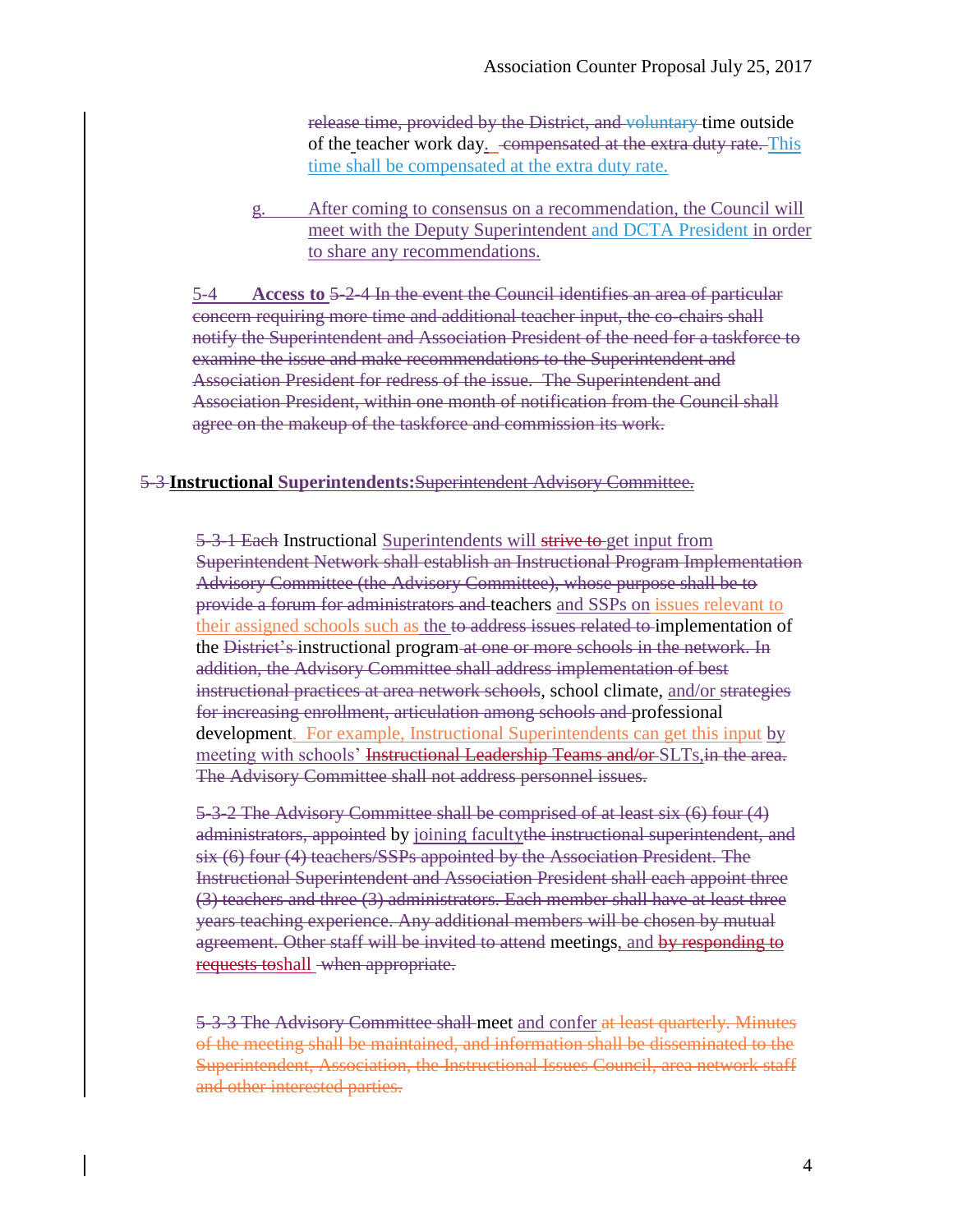5-3-4 Each Instructional Superintendent shall communicate with principals and teachers under his/her supervision about the Advisory Committee's purpose and a means by which issues can be communicated for the Advisory Committee's consideration. Staff in each network school shall be notified annually, and when membership changes, of name and contact information for Committee members to facilitate communication of issues and concerns at network schools.

5-3-5 Each Instructional Superintendent shall inform teachers in schools under his/her supervision that they may address personnel problems directly with the Association DCTAAssociation leadership, upon request.Assistant Instructional Superintendent.

#### 5-5

5-3-6 Participation on the Council shall be a combination of release time, provided by the

District, and voluntary time outside of the school day paid at the extra duty rate.

5-3-7 Each network shall designate one member of the committee who shall be responsible for reporting issues, concerns, and suggestions to the Instructional Issues Council and minutes/notes of each Committee meeting.

5-3-8 Members of the Instructional Issues Council shall be appointed from members of the Advisory Committees.

### 5-4 – **School Leadership Team.**

#### 5-5-1

Each school will have a School Leadership Team (SLT) consisting of the principal, the association representative, a teacher appointed by the principal, and a minimum of 3 teacher representatives who should represent a cross section of the faculty including grade levels, specials, department chairs and special service providers. These (SLT) members are elected annually by a majority of the faculty voting by secret ballot. The SLT will seek to operate in an environment marked by mutual support and respect.

5-5-2 The SLT will strive to make decisions by consensus. A consensus is either a unanimous decision or a majority decision that the entire SLT, including the dissenters, will support. If consensus cannot be reached, the matter shall be decided upon by a majority vote. Only official members of the SLT may vote. If consensus cannot be reached, the matter shall be referred to the Instructional Superintendent who shall consult with the Association prior to making a decision.The SLT will meet regularly. Their responsibilities shall include: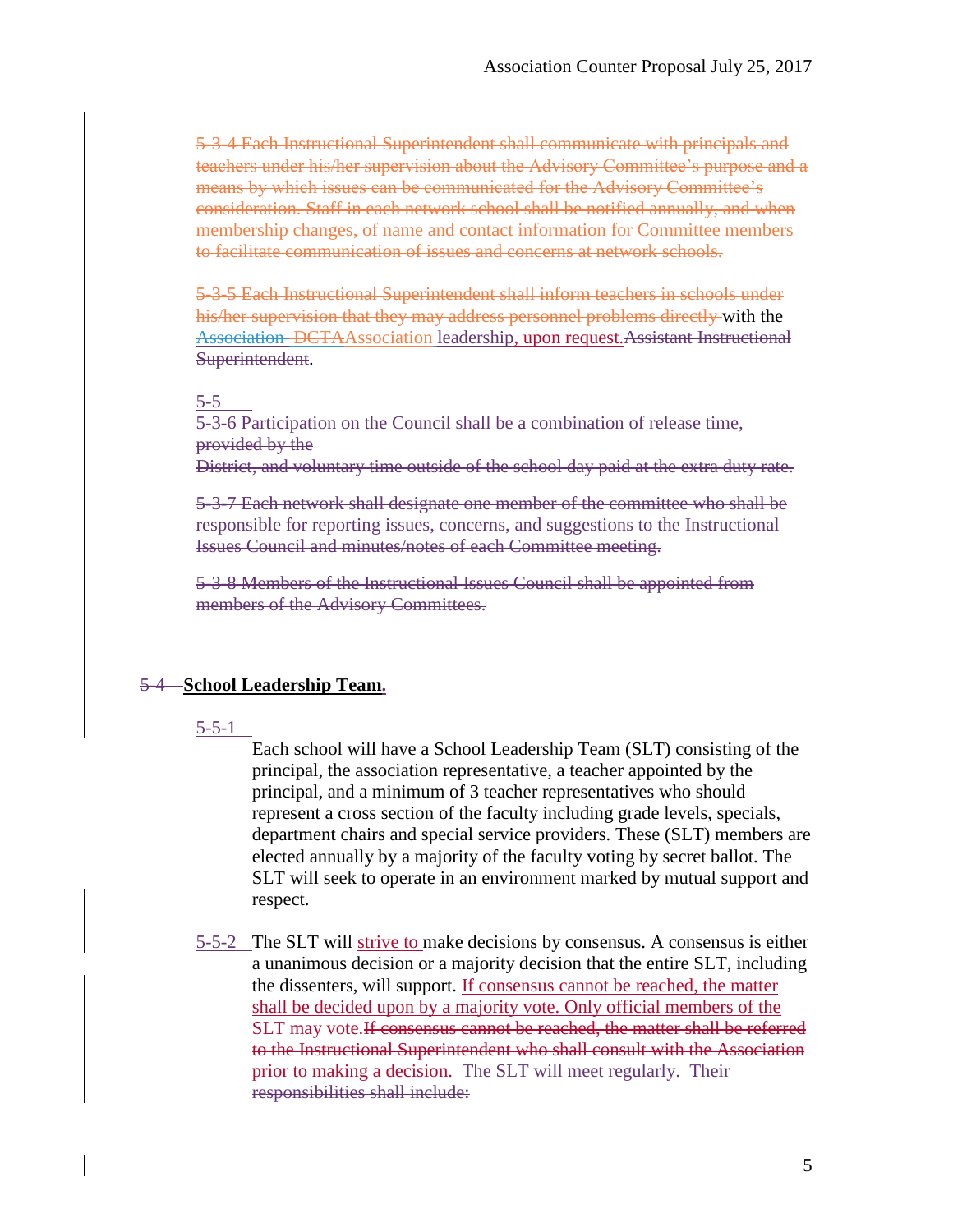5-5-3 The SLT will meet regularly their responsibilities shall include:

- a. a. Review data and collaborate in the development of the UnifiedSchool Improvement Plans (or future equivalent);
- $a,b.$ ; Review and collaborate on the design of the school's schedule, including but not limited to:
	- student schedule
	- teacherStudent schedule
	- **.** "Green" day schedules
	- The design of and schedule for the professional development plan within the 40 hour work week, e.g. use of "teal days" or equivalent. The SLT shall take into consideration other professional development and teacher obligations in scheduling this time.
- professionalTeacher schedule
- Staff evaluation schedule Review and collaborate with the school's Instructional and leadership teams to develop a learning cycle and observation cycle for the school year.
- Staff coaching and development plans
	- **•** Professional development plan and schedule within the workday and/or workweek
	- Other operational and professional functions (ege.g. committee meetings, faculty/staff meetings, grade-level meetings, vertical team meetings, departmental meetings, planning with instructional personnel, data teams)
	- Contingency plans for lack of substitute teachers

Staff evaluation schedule

• Staff coaching and development plans

The SLT shall take into consideration other professional development and teacher obligations in scheduling this time;

> c. Review and collaborate on the implementation of the District's instructional program as it specifically applies to classrooms and grades at the school including prioritizing and sequencing activities within the teacher work week

d. Collaborate to identify strategies for increasing enrollment at the school;

e. Collaborate to develop communication strategies for regularly reporting student progress to parents;

f. Collaborate to implement best instructional practices;

d. Collaborate to identify strategies for increasing enrollment at the school;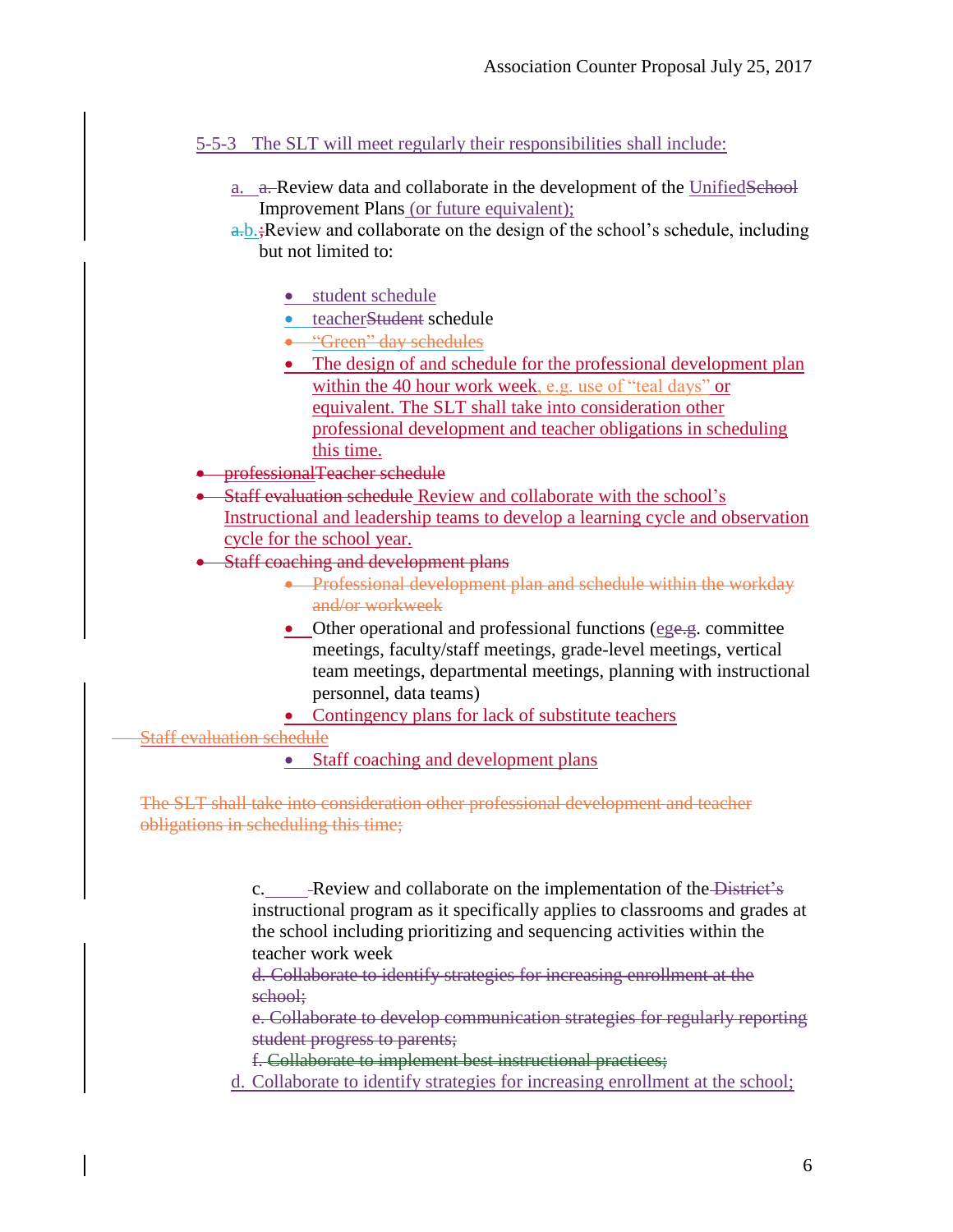- e. Collaborate to develop communication strategies for regularly reporting student progress to parents/families;
- f. Collaborate to implement best instructional practices;
- g. -Plan to identify and reduce non-essential work requirements; and-
- h. h. Perform additional duties as outlined in Article 8.
- 5-5-4  $-1$  Any principal new to the Districta building shall receive joint training from the Association and the District on SLT procedures and distributive leadership. The Instructional Leadership Team (ILT) or equivalent shall attend the training to clarify the difference in duties between the two committees.
- 5-5-5 Any bargaining unit members who are assigned to multiple schools or work in District departments shall be represented by a department Leadership Team (DLT)
- 5-6 **The Agreement Review Committee (ARC)** has joint membership of the Association, including the DCTA Executive Director or designee, Uniserv Directors, and chair of its bargaining team and one other teacher leader, and the District, including members of the Department of Human Resources. Either party may bring additional people as needed, with advance notification to the other party. The ARC is a forum for raising and reviewing issues associated with implementing the terms of this Agreement.
- 5-7 5-7 Increasing Enrollment.

5-75-1 If an increase in enrollment above projections generates significant additional revenue, the parties shall agree to open interim negotiations for the purpose of increasing teacher allocations.

5-75-2 A high priority for the use of increased entitlement revenue shall be additional teacher allocations.

# 5-6 **School Redesigns, Restarts and School Closures.**

5-7-1 Redesign and Restructuring. The Superintendent and the Association President shall meet annually in the fall after the School Performance Framework is released to discuss the by the end of October to identify schools that may be eligible for redesign, closure, or restart. Timelinessubject to Restructuring, Redesign, Closure or Program Change and the timeline for decision making and options regarding restart or closure. Options to Restructuring or Redesign shall be discussed.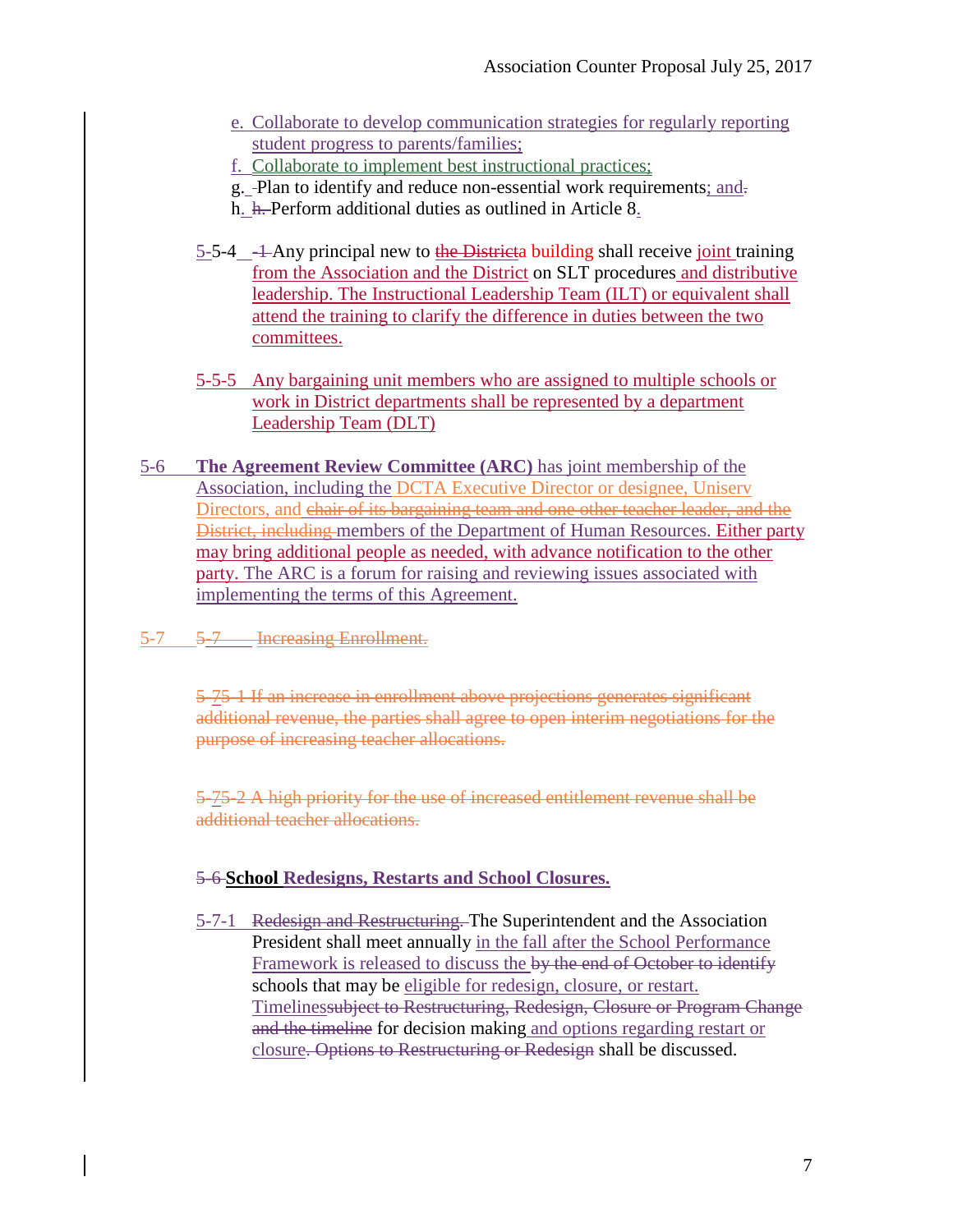5-7-2

5-6-1-A school shall be identified for Redesign based on substandard student achievement or substandard growth in student achievement as identified in federal or state accountability systems.

5-7-31-1 Starting in the 2017-2018 school year, the Districts' SPF indicators calculation system shall remain the same for a minimum of three years. Any changes to the SPF calculations must be preceded with written notice to DCTA, formal discussions with DCTA, and public comment jointly facilitated by DCTA. No change shall be implemented unless teachers and SSPs receive notice of the change prior to the beginning of the school year in which the changes will be implemented.

5-76-42 The Restructuring of a school is the alteration of the governance structure of the school, as provided in the reauthorization of the Every Student Succeeds Act. Elementary and Secondary Education Act

5-76-53 A Program Change is a substantial change to the educational program at the school that has been approved by the Board of Education, the CSC, or both. Some or all of the teaching positions at a school approved for a Program Change may be reposted. with a new job description that reflects the new program requirements. If two candidates are equally qualified based on the considerations listed in Article 13-8-6 (criteria for Personnel Committee to consider), priority shall be given to existing faculty. if a new job description better reflects the new program requirements. Absent a compelling reason, existing faculty shall be given priority in filling theses reposted positions. The Ddistrict shall always strive to keep Ddistrict schools open and shall provide resources necessary to reach that goal.

5-7-3-1 Moratorium for charter schools: There will be a net zero increase in the number of Board authorized charter schools over the term of this agreement and the total number of students enrolled in charter schools by the end of the school year 2020-2021 will not exceed 101% of the total student charter enrollment capacity as of school year 2016-2017.

5-7-3-1 Moratorium of use of District property for charter schools. Approved charter schools shall acquire their own private properties and locations. The District shall not make available property owned or leased by the District for a charter school under any circumstances.

5-7-3-1-1 Any charter school currently located on District property shall not remain on District property once the current lease agreement expires.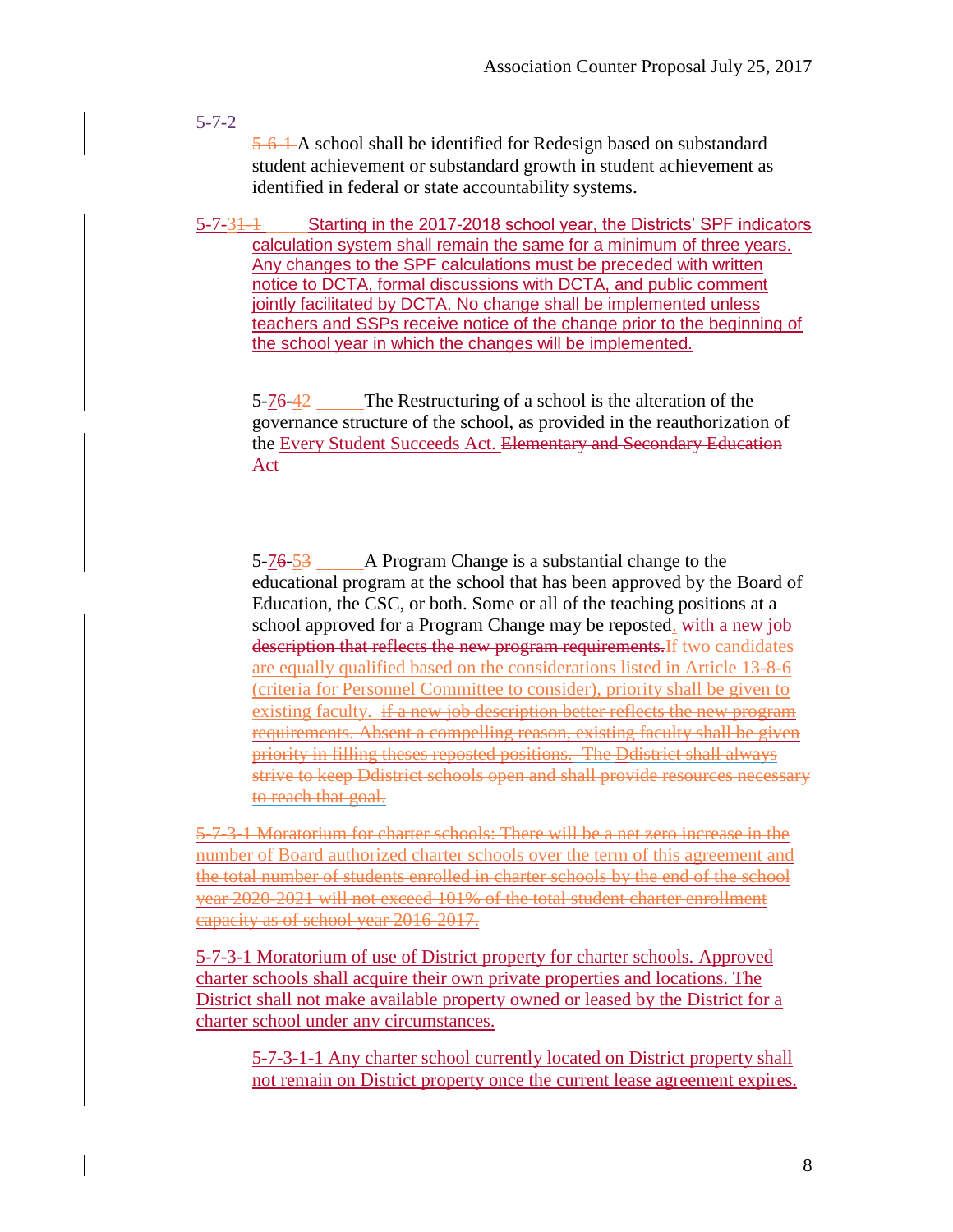5-7-3-2 Moratorium on co-location of schools within District property. No more than one (1) school shall be located within a building.

5-76-64 The treatment of personnel in schools subject to redesign, restart or closureRedesign, Restructuring and Program Change is described in Article 13.

5-7-753 6-5-The Association and the District affirm that early intervention to improve achievement in a school that may be designated for redesign, restartRedesign or closureRestructuring is in the best interests of the school's students, teachers, parents, Community and the District. Toward that end, Early intervention is consistent with federal and state accountability system timelines. no school shall be subject to redesign or closure until the District will continue to implement its Tiered Support Framework (or a future equivalent), a structure that proactively targets for the improvement of school performance. for schools that need additional support. The Association and the District affirm that many internal and external factors contribute to a school's success and will strive to make decisions in the best interest of students, teachers, and the community without placing blame on any one party.

5-7-5-1 Any planning and implementation of Early Intervention must include significant and authentic participation of the school's existing faculty.

5-7-84 Annually, the Superintendent (or designee) and the Association President shall meet, review, and provide input on the supports provided via the Tiered Support Framework (or its future equivalent).

# 5-7-9

Prior to any Board of Education decision, documentation and results of previous inverventions must be reviewed with the school faculty, the Association, and the community. The SQR, or any successor tool or instrument, in its entirety, must be published and communicated to the school staff and community within 10 school days of receipt by the District. Following publication of the SQR DPS and DCTA will jointly plan and conduct a minimum of 3 separate public forums to review the results of the SQR, receive public feedback and proposals to increase school performance prior to any action of the School Board. The Board shall engage in meaningful consideration of the results of the community meetings..

a. If a school receives an "unsatisfactory" State Accountability Rating (SAR),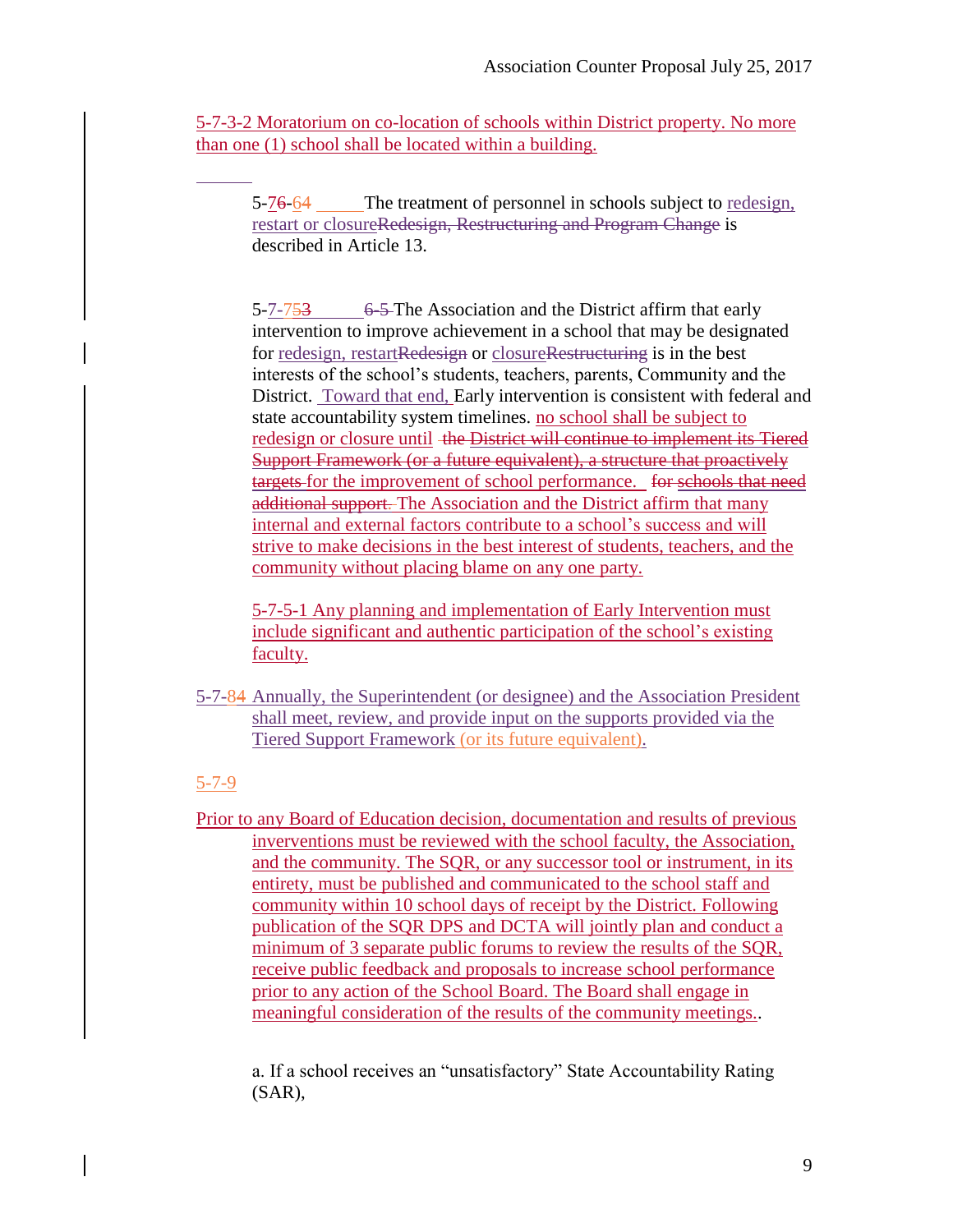the Association and the District shall meet to consider whether or not a team

should be constituted to review the school. If a review is warranted, the nature, extent of the review and composition of the team shall be identified.

b. If a review by a team is warranted, at least one member of the team shall be a teacher appointed jointly by the Association President and the Superintendent.

c. The extent to which the recommendations of the review team are implemented and their effectiveness shall be periodically reviewed. During the second semester of the school year in which a Redesign or Restructuring has occurred, the Superintendent (or designee) and the Association President shall meet and review the culture, climate, student achievement and parent satisfaction of the redesigned or restarted schools.school. The information gathered will also be shared with the Board of Education in order to helpand the Board of Directors and used to inform any future decisions about restart or redesign.Redesign or Restructuring.

5-8 Prior to the Board of Education making the decision to restart, redesign, or close a school in the District, it must first commission an independent study to determine whether previous efforts to do so at other schools were successful and, if so, what the factors that led to the success were. The study shall be conducted with input from the Association and all findings shall be issued to the public.

5-9 Bond and Mill Levy Oversight

5-9-1 When a new Bond or Mill Levy is approved by voters, the Association and District shall immediately convene a taskforce to create a plan to allocate monies in accordance with the Bond and/or Mill Levy. The taskforce shall consist of equal numbers of District, community/parents, and Association representatives. Cost of the taskforce shall be paid by funds generated by the Bond and/of Mill Levy.

5-9-2 Any Bond or Mill Levy oversight committee shall include at least four (4) members appointed by the Association President.

DCTA Representative DPS District 1 Representative